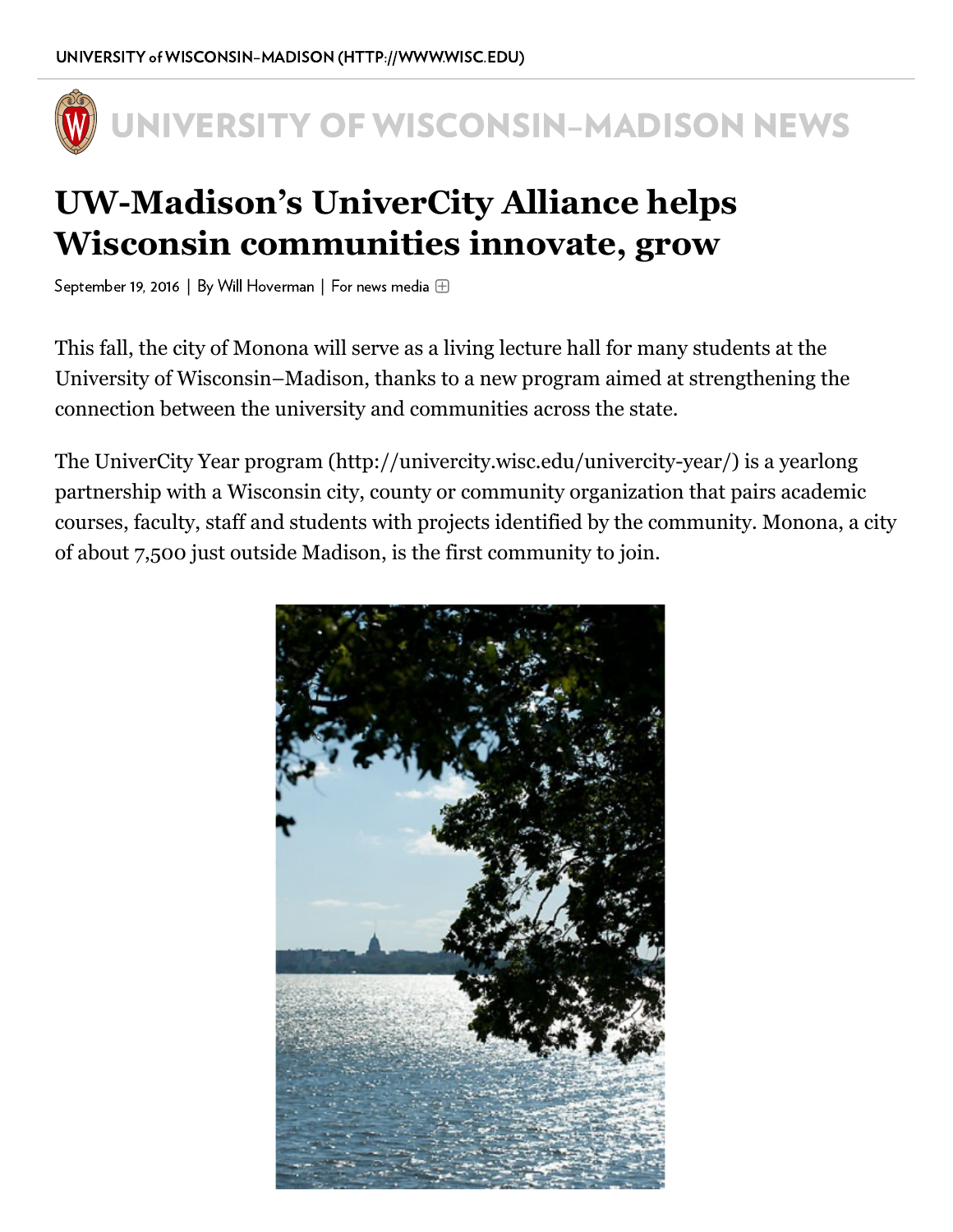The city of Monona offers iconic views across Lake Monona of the State Capitol and Madison skyline. PHOTO: JEFF MILLER

"Every community could use more help to do the things they have to do, to do them better, to do them smarter. There's no reason that it should be confined to UW-Madison," says Jason Vargo, an assistant scientist with the Nelson Institute (http://nelson.wisc.edu/) and the Global Health Institute (http://ghi.wisc.edu/) who leads the initiative. "Students can bring up ideas that maybe politicians can't."

The program is modeled on an initiative at the University of Oregon that has been adopted by a number of other universities. UniverCity Year is a member of the Educational Partnerships for Innovation in Communities Network (http://www.epicn.org/), which Vargo currently chairs.

Monona has identified four project areas: parks and recreation, housing and economic development, "Connected Monona" and active transportation. Students, faculty and staff will work on the projects through courses as well as individual projects.

Maria Castillo, a senior studying environmental sciences and environmental studies, is helping the city identify opportunities to expand bicycle access.

"I have always been very interested in environmental aspects and climate change in developing countries," says Castillo, who's originally from Colombia. "I think I chose environmental studies as a way to help develop this country."

"The partnership has provided a kick-start to city projects that are stuck due to lack of staff time, resources or other priorities," says Sonja Reichertz, Monona's city planner and economic development director. "City committee members, elected officials and staff have already had conversations and new ideas crop up around the UniverCity Year projects that we otherwise would not have had."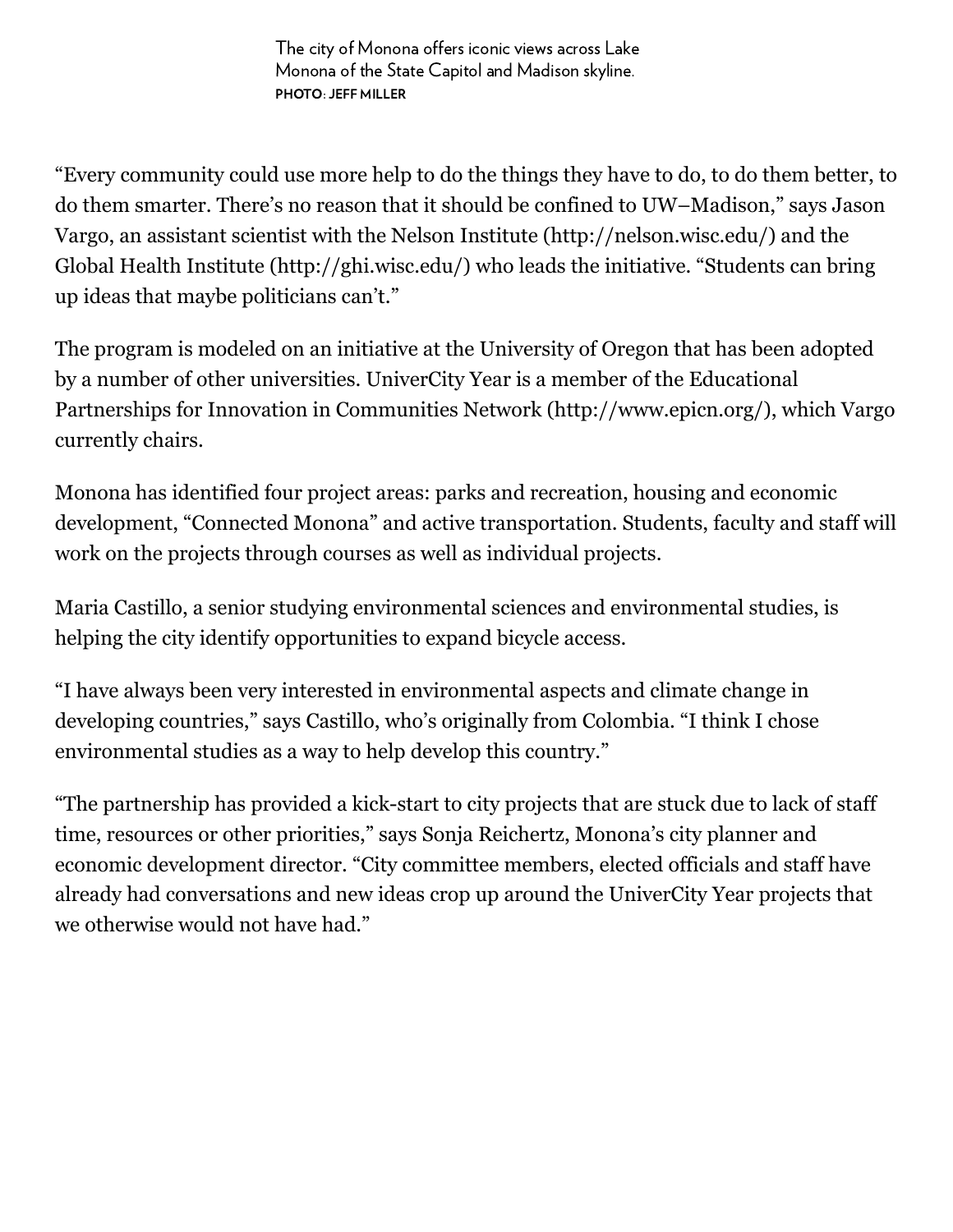

Neon-illuminated sails at the entrance to Monona represent the community's lakefront identity. COURTESY OF CITY OF MONONA

Reichertz herself is a UW–Madison alumna, having received her master's degree in urban and regional planning in 2013.

"As a recent graduate, I understand how valuable this type of hands-on experience and interaction with municipal government can be," she says. "Even if students do not move into municipal government careers, this program will educate them on the operations and politics of local government and promote greater citizen engagement in our communities."

"In terms of student diversity, I think it's also a huge win," says Vargo. "The student body of UW–Madison is more diverse than a lot of communities in Wisconsin. So they bring new perspectives to those communities."

Later this fall, the UniverCity Alliance plans to seek proposals from other communities in Wisconsin interested in participating in the program. The University of Wisconsin System's new strategic framework, 2020FWD, designated UniverCity Year as a priority and calls for the program to expand system-wide.

For more information, visit the UniverCity website or email univercityalliance@wisc.edu [\(mailto:univercityalliance@wisc.edu\).](mailto:univercityalliance@wisc.edu)



UW-Madison UniverCity Year Program Description Animation from **[EPIC](https://vimeo.com/user50719429) N**